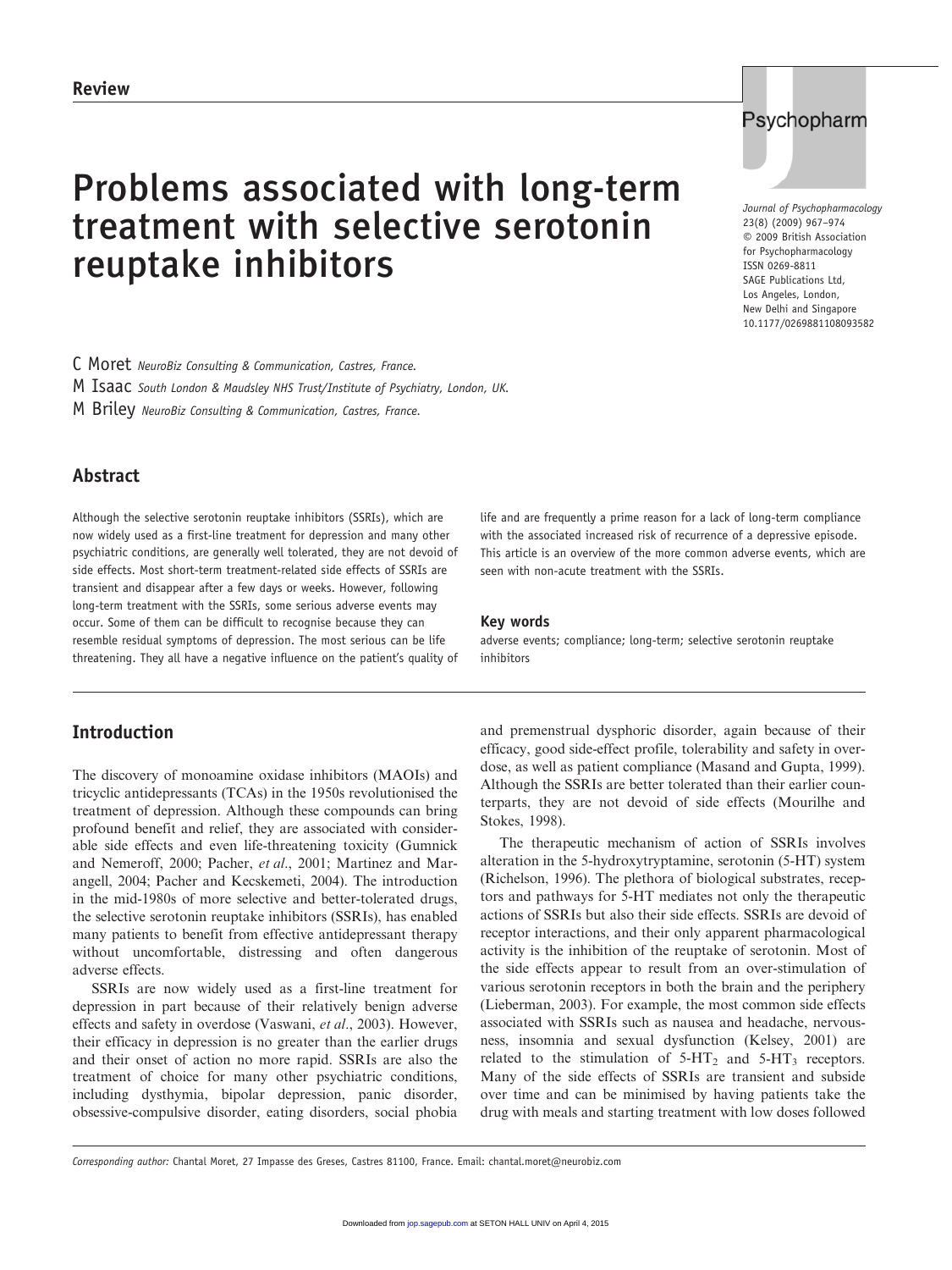by a slow titration to recommended doses (Kelsey, 2001). However, with the passage of time, certain problems have emerged in relation to long-term treatment with the SSRIs.

We review the side effects associated with long-term treatment with SSRIs in this article. In an attempt to be exhaustive, in addition to the common and well-documented effects, we also discuss adverse effects that have only been reported in only a few cases or which are based on evidence, which now is flimsy. To enable the reader to readily appreciate the relative importance of the different effects, Table 1 gives a semiquantitative estimate of the seriousness, the frequency and the quality of the evidence for each adverse event discussed.

#### **Suicidality**

Cases of SSRI-induced suicidality (suicide attempts and suicidal ideation) have been reported in adults (Teicher, et al., 1990; Rothschild and Locke, 1991; Hawthorne and Lacey, 1992). The risk of suicidality has been shown to be modestly increased in adolescents and children participating in randomised, placebo-controlled trials (Hammad, et al., 2006). It should be noted, however, that in spite of a certain risk of suicidality with SSRIs (and probably with all antidepressants), a recent study showed that continued antidepressant treatment is associated with overall reduced risk of suicide (Sondergard, et al., 2007). In addition, it seems important to distinguish between youngsters and the adults/elderly.

#### Paediatric and adolescent patients

Recent attention has focused on the possible risks of antidepressant treatment in children and adolescents. The US Food

Table 1 Hierarchy of importance of adverse events following long-term treatment with the SSRIs

|                                                  | Seriousness Frequency |           | Evidence  |
|--------------------------------------------------|-----------------------|-----------|-----------|
| Suicidality                                      | $^{+++}$              | $\ddot{}$ | $\ddot{}$ |
| Risks during pregnancy                           | $^{+++}$              | $^{++}$   | $^{++}$   |
| Hyponatremia                                     | $^{+++}$              | $^{++}$   | $^{++}$   |
| Sexual dysfunction                               | $^{++}$               | $^{+++}$  | $^{++}$   |
| Sleep disturbance                                | $^{++}$               | $^{++}$   | $^{++}$   |
| Risk of fracture<br>and osteoporosis             | $^{++}$               | $+$       | $^{++}$   |
| <b>Bleeding</b>                                  | $^{++}$               | $\ddot{}$ | $\ddot{}$ |
| Extrapyramidal symptoms                          | $^{++}$               | $\ddot{}$ | $\ddot{}$ |
| Cardiovascular side effects                      | $^{++}$               | $\ddot{}$ | $\ddot{}$ |
| Discontinuation effects                          | $^{++}$               | $^{+++}$  | $^{+++}$  |
| Apathy, amotivation<br>and frontal lobe syndrome | $\ddot{}$             | $\ddot{}$ | $^{++}$   |
| Weight gain                                      | $\ddot{}$             | +         | $\,^+$    |

The adverse events are ranked semi-quantitatively  $(+, ++, ++)$  according to their seriousness, frequency, quality and weight of the evidence.

and Drug Administration (FDA) reviewed 24 placebocontrolled trials of antidepressants in paediatric and adolescent patients with depression and found that they cause a twofold increased risk for suicidal behaviour/ideation. Thus, in 2004, the FDA warned the public about the risks of these drugs in children and adolescents (under 18 years) but did not prohibit their use. In 2005, FDA asked manufacturers of SSRIs to include a black box warning statement in product labelling recommending monitoring in young patients for the occurrence of suicidality. Following the FDA warnings, families and clinicians have become increasingly reluctant to use antidepressants in children and adolescents, and the number of prescriptions has fallen dramatically with a disconcerting parallel increase in adolescent suicide (Lineberry, et al., 2007).

A meta-analysis in patients younger than 19 years with major depressive disorder showed that the benefits of secondgeneration antidepressants (SSRIs, nefazodone, venlafaxine and mirtazapine) were significantly greater than the risks of suicidal ideation and suicide attempts, which supports the careful, well-monitored use of these agents (Bridge, et al., 2007).

In May 2007, the FDA proposed that the existing black box suicidality warning be extended to young adults aged 18–24. The new proposed warning emphasises, however, that depression itself may lead to suicide and that antidepressant medication benefits most patients. The FDA advises that patients of all ages who are started on antidepressants should be monitored for worsening depressive symptoms, especially suicidal thoughts or behaviours or unusual changes in behaviour.

#### Adult patients

A study in adult patients in the Veterans Administration Health Care System found that suicide attempt rates were lower among subjects who were treated with SSRIs than among those who were not treated (Gibbons, et al., 2007). This effect was significant in all adult age groups (18–25, 26– 45, 46–65, >65) when SSRIs were compared with no antidepressant. Suicide attempt rates were also higher before treatment with SSRIs than after the start of treatment, and this effect was observed in all adult age groups and was significant in all but the 18–25 group (Gibbons, et al., 2007). These data suggest that SSRI treatment does not place patients at greater risk of suicide but in fact has a protective effect.

Despite the frequent use of antidepressants in elderly patients (Mamdani, et al., 2000; Sambamoorthi, et al., 2003), only two studies have addressed the risk of suicidality in this population. One study found a substantial increase in the relative risk of suicide following the initiation of SSRI treatment in the patients 66 years of age and older (Juurlink, et al., 2006), whereas the other (Barak, et al., 2006) study has shown that in a population of elderly depressed patients (mean age 76.5 years), those treated with SSRIs had a reduced risk of attempting suicide.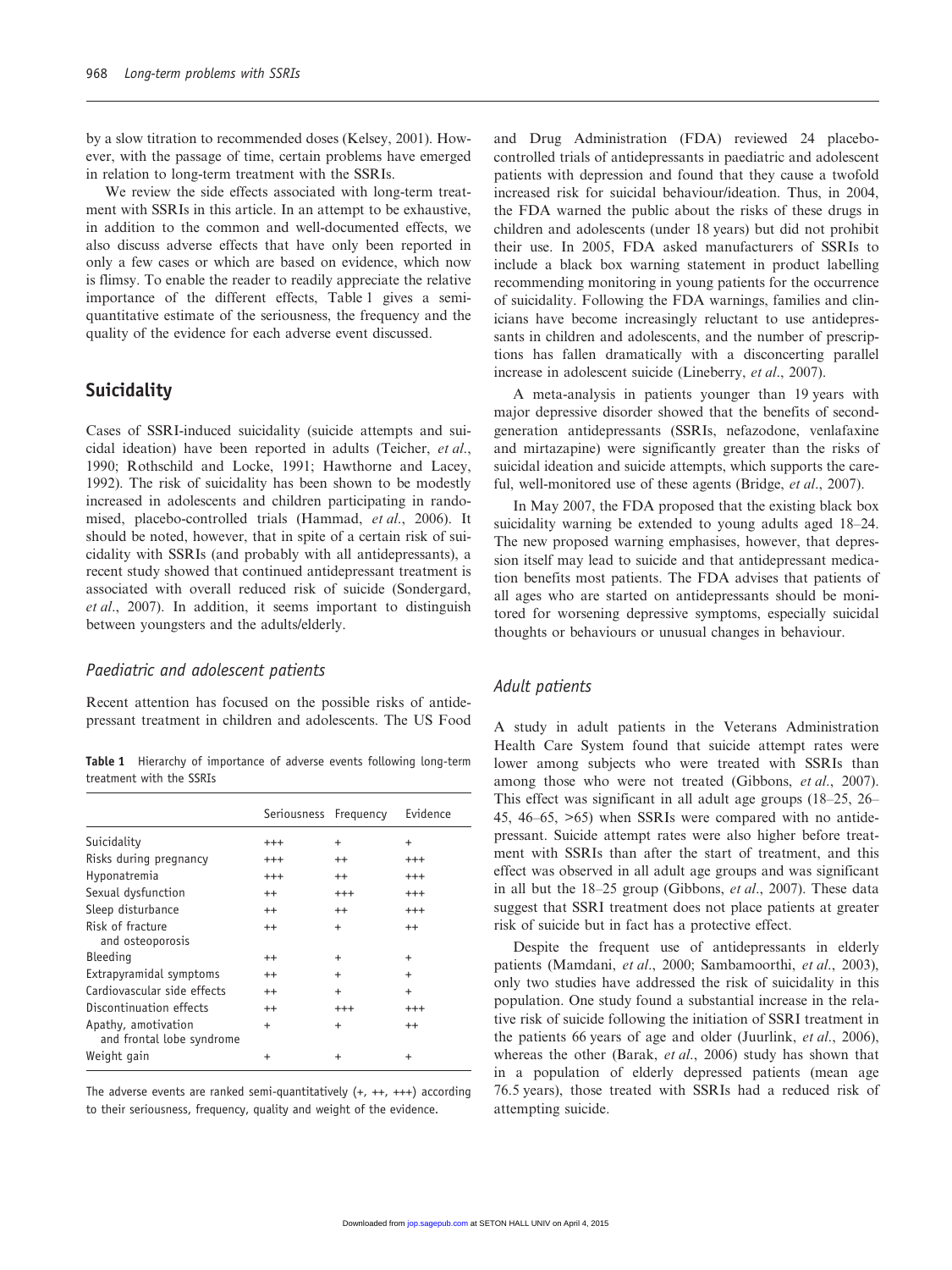#### Risks during pregnancy

Up to 20% of pregnant women suffer from depression (Patkar, et al., 2004; Ryan, et al., 2005), and pharmacotherapy for depression is often necessary during pregnancy (Ryan, et al., 2005). In a study of 201 women with a history of major depressive disorder before pregnancy, 68% of those who discontinued treatment relapsed during pregnancy compared with only 26% of those who continued treatment (Cohen, et al., 2006), indicating the importance of treating depressed pregnant women. Moreover, depressive symptoms are common during pregnancy, and the symptoms may occur more frequently during pregnancy than in the postpartum period (Suri, et al., 2007). However, in a prospective study involving 90 pregnant women, these authors have shown that depression was not associated with lower gestational age at birth and increased risk of preterm birth (Suri, et al., 2007).

The question remains as to whether infants of women taking antidepressants are at risk, and, if so, whether the risks are due to the medication or to the psychiatric condition. SSRIs freely cross the placental barrier and are, thus, transferred to foetus, as well as to the newborn, during lactation (Lattimore, et al., 2005; Austin, 2006). Therefore, both the foetus and the newborn can suffer from the adverse effects of the SSRIs, including long-term neurodevelopmental disturbances. It has been shown that infants exposed to SSRIs during pregnancy had a significant increase in preterm delivery risk (Davis, et al., 2007). These authors have also found that full-term infants exposed to SSRIs during the third trimester had an increased risk for respiratory distress syndrome, endocrine and metabolic disturbances, hypoglycemia, temperature regulation disorders and convulsions.

There is an increased risk for neonatal adaptation problems in offspring exposed to SSRIs in late (third trimester) pregnancy, which may cause irritability, constant crying, eating and sleeping difficulties and even seizures in newborns (Laine, et al., 2003). It has been suggested that the symptoms may be related to central nervous system serotonergic over stimulation.

The main effects of SSRIs during pregnancy are the following.

#### **Teratogenicity**

In general, SSRIs are not major teratogenic compounds. However, some recent studies have shown that the use of SSRIs, particularly paroxetine, early in pregnancy is related to a moderately increased risk of congenital malformations in offspring (Wogelius, et al., 2006; Donnelly and Paton, 2007). Increased risk of having an infant with major congenital malformations (adjusted odds ratio  $= 2.23$ ) or major cardiac malformations (adjusted odds ratio  $= 3.07$ ) was found in women exposed to >25 mg/day of paroxetine during the first trimester of pregnancy (Berard, et al., 2007). A meta-analysis (Bar-Oz, et al., 2007) has shown that first trimester paroxetine exposure was associated with an increase in the risk for cardiac malformation (odds ratio = 1.72). A more recent study has found adjusted odds ratio for all congenital malformations associated with first trimester exposure to paroxetine was 1.89, and adjusted odds ratio for cardiovascular malformations associated with first trimester exposure to paroxetine was 1.46 (Cole, et al., 2007). However, paroxetine exposure during the third trimester of pregnancy was not linked with an increased risk for cardiovascular anomalies, according to another study (Davis, et al., 2007).

Infants of women who received SSRIs underwent approximately twice as many echocardiograms in the first year of life compared with children of women who used nothing (Bar-Oz, et al., 2007). Two recent studies (Alwan, et al., 2007; Louik, et al., 2007), however, did not find any significant increased risks of defects associated with SSRI use overall. Specific SSRIs, notably paroxetine and sertraline, may confer increased risks for some specific defects (Louik, et al., 2007). These defects are rare, however, and the absolute risks are small.

#### Persistent pulmonary hypertension

When taken during late (after the 20th week of gestation) pregnancy, SSRIs can be associated with the development of persistent pulmonary hypertension in the newborn, according to the results of a recent case-control study (Chambers, et al., 2006). This study needs replication, however, before any conclusions can be drawn.

#### Neonatal withdrawal syndrome

A database analysis has found that SSRIs given during pregnancy may lead to withdrawal symptoms in the neonate characterised by convulsions, irritability, abnormal crying and tremor (Sanz, et al., 2005). A review by Thormahlen (2006) has concluded that SSRIs are associated with neonatal withdrawal symptoms such as respiratory distress, irritability, lethargy and tremors. Paroxetine is more commonly associated with neonatal withdrawal than other SSRIs. In a cohort study, 30% of infants exposed to SSRIs had poor neonatal adaptation compared with 9% of drug-free controls  $(P = 0.018)$  (Oberlander, *et al.*, 2004).

In 2006, the American College of Obstetricians and Gynaecologists (ACOG, 2006) has recommended against the use of SSRIs during pregnancy unless treatment is absolutely required and no other options exist. The ACOG proposes that clinicians and patients should decide on an individual basis whether the benefits of SSRI therapy outweigh the associated risks.

#### Hyponatremia

Hyponatremia (serum sodium concentrations below 130 mEq/ L) can lead to disturbing symptoms (Table 2), which can cause serious morbidity and even death (Guay, 2000). Hyponatremia is associated with SSRI use, with an incidence that varies from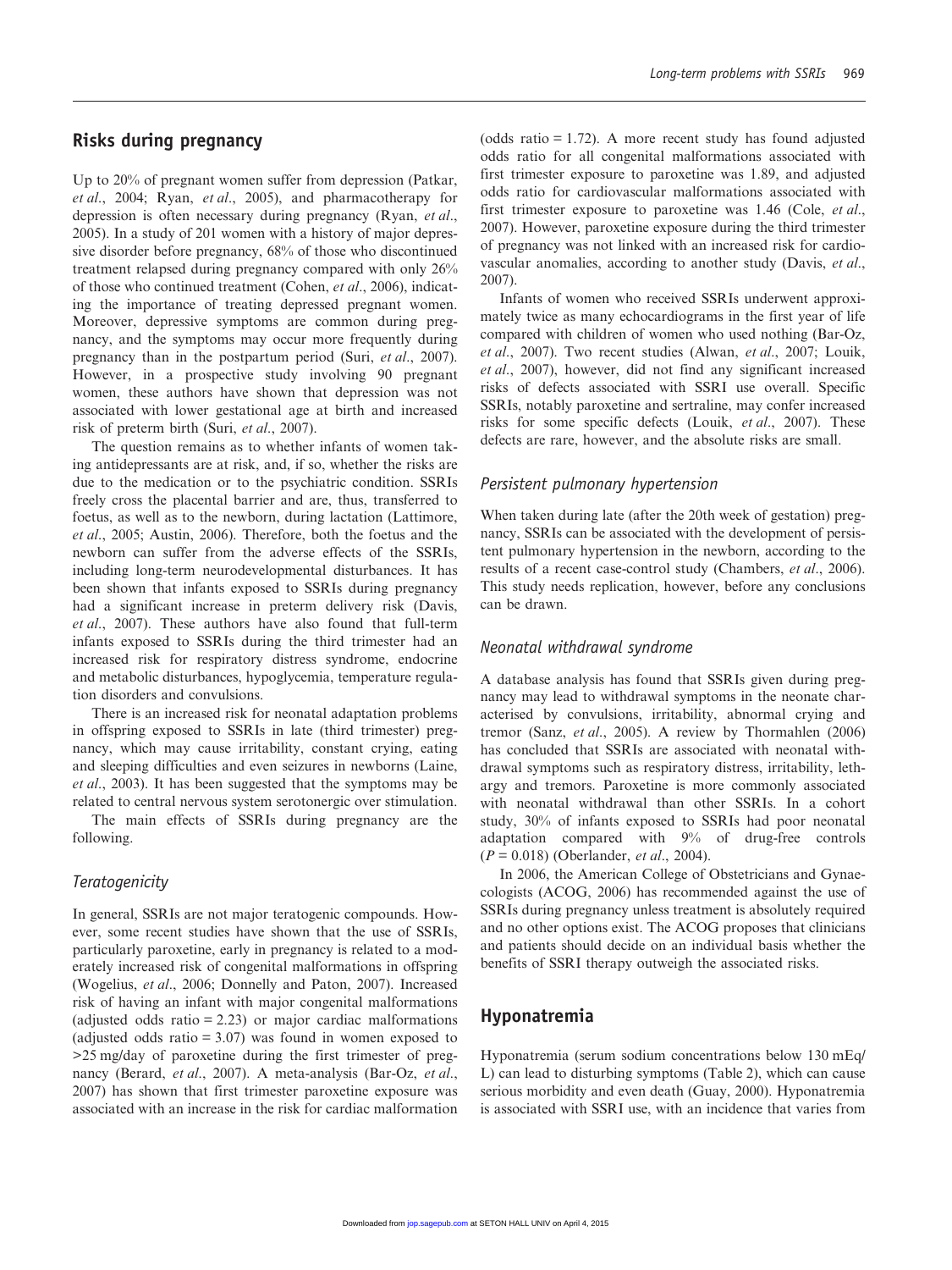|  | Table 2 |  |  |  | Symptoms related to hyponatremia |
|--|---------|--|--|--|----------------------------------|
|--|---------|--|--|--|----------------------------------|

| $Na^+$ (mEq/L) | Symptoms             |
|----------------|----------------------|
| $135 - 145$    | None (normal values) |
| 120-130        | Nausea and malaise   |
|                | Headache             |
|                | Lethargy             |
|                | Muscle cramps        |
|                | Disorientation       |
|                | Restlessness         |
| < 120          | Seizures             |
|                | Coma                 |
|                | Respiratory arrest   |
|                | Death                |

0.5% to 32% (Jacob and Spinler, 2006). The condition develops within the first few weeks of treatment and resolves within 2 weeks of therapy discontinuation. SSRI-induced hyponatremia is probably secondary to development of a syndrome of inappropriate secretion of antidiuretic hormone (Romero, et al., 2007; Rottmann, 2007). Risk factors for developing SSRI-induced hyponatremia are advanced age, female gender and the concomitant use of diuretics. This potentially lifethreatening adverse event should be taken seriously particularly in the fragile population of elderly who often are polymedicated and take diuretics.

## Sexual dysfunction

Sexual dysfunction is common among both men and women with major depressive disorder. A study showed that of the 134 patients with major depression surveyed, 40% of men and 50% of women reported decreased sexual interest (Kennedy, et al., 1999), whereas 40–50% of the sample also reported reduced levels of arousal. Sexual dysfunction is also a common side effect of SSRIs (Balon, 2006). The assessment of SSRIinduced sexual dysfunction is, thus, complicated by the fact that such effects may result from the depressed state. It is clear, however, that SSRIs may negatively influence any or all phases of the sexual cycle with decreased or absent libido, impairment of arousal and erectile dysfunction but delayed ejaculation and absent or delayed orgasm are their most common effects (Rosen, et al., 1999). A European survey (Williams, et al., 2006) estimated the prevalence of SSRI-induced sexual dysfunction to be 26.6% in a French sample and 39.2% in a British sample. Patients reported that experiencing these sexual impairments negatively affected their quality of life, self-esteem, mood and relationships with sexual partners.

If ignored, sexual dysfunction can maintain the depression, compromise treatment outcome and lead to non-compliance. This may be a particular problem for patients on maintenance therapy because treatment interruption may trigger recurrence of depression (Werneke, et al., 2006; Cohen, et al., 2007). Consequently, patients should be monitored early in the treatment with SSRIs for adverse sexual effects.

#### Sleep disturbance

SSRIs interfere with sleep architecture. Fluoxetine, paroxetine and sertraline delay Rapid eye movement (REM) sleep onset, whereas fluoxetine and paroxetine increase awakenings and reduce REM sleep, slow-wave sleep, total sleep time and sleep efficiency. On the contrary, sertraline tends to reduce nocturnal wakening (Ferguson, 2001). In a naturalistic setting, drowsiness was reported by 17% of patients receiving SSRIs (Hu, et al., 2004). The acute adverse effects of SSRIs on sleep persist with long-term treatment (Ferguson, 2001; Silvestri, et al., 2001). SSRI use by older women, including those with no depressive symptoms, is associated with sleep disturbance, including poor sleep efficiency, long sleep latency and sleep fragmentation, manifested by multiple long-wake episodes (Ensrud, et al., 2006).

#### Risk of fracture and osteoporosis

SSRI use in adults over 50 years is associated with increased risk of incident clinical fragility fracture, increased odds of falling and lower bone mineral density at the hip (Richards, et al., 2007). Another study in men over 65 has also reported significantly lower bone mineral density in SSRI users but not in those taking other antidepressants (Haney, et al., 2007). In addition, the use of SSRIs but not TCAs was found to be associated with an increased rate of bone loss at the hip in a cohort of 2722 elderly women (mean age, 78.5 years; Diem, et al., 2007). Because depression and bone fragility are both common in the elderly people, it is highly recommended to avoid the SSRI therapy in this age group. Osteoblasts and osteoclasts possess both 5-HT receptors and 5-HT transporters, which probably explains the action of SSRIs in osteoporosis and skeletal fractures (Lerner, 2005).

## Bleeding

Release of serotonin from platelets facilitates platelet aggregation. Platelets do not synthesise serotonin and are dependent on the reuptake process for their serotonin content. SSRIs, by inhibiting the reuptake of serotonin into the platelet, cause a decrease in platelet serotonin, leading to a decrease in serotonin release, resulting in reduced platelet aggregation and prolonged bleeding (Dalton, et al., 2003). The few epidemiology studies that have investigated the association between SSRIs and upper gastrointestinal tract bleeding provide only weak evidence to support a link (Yuan, et al., 2006). In general, the risk of bleeding with SSRI treatment is low (Serebruany, 2006; Reeves, et al., 2007). However, the risk of bleeding is increased with concomitant use of aspirin or non-steroidal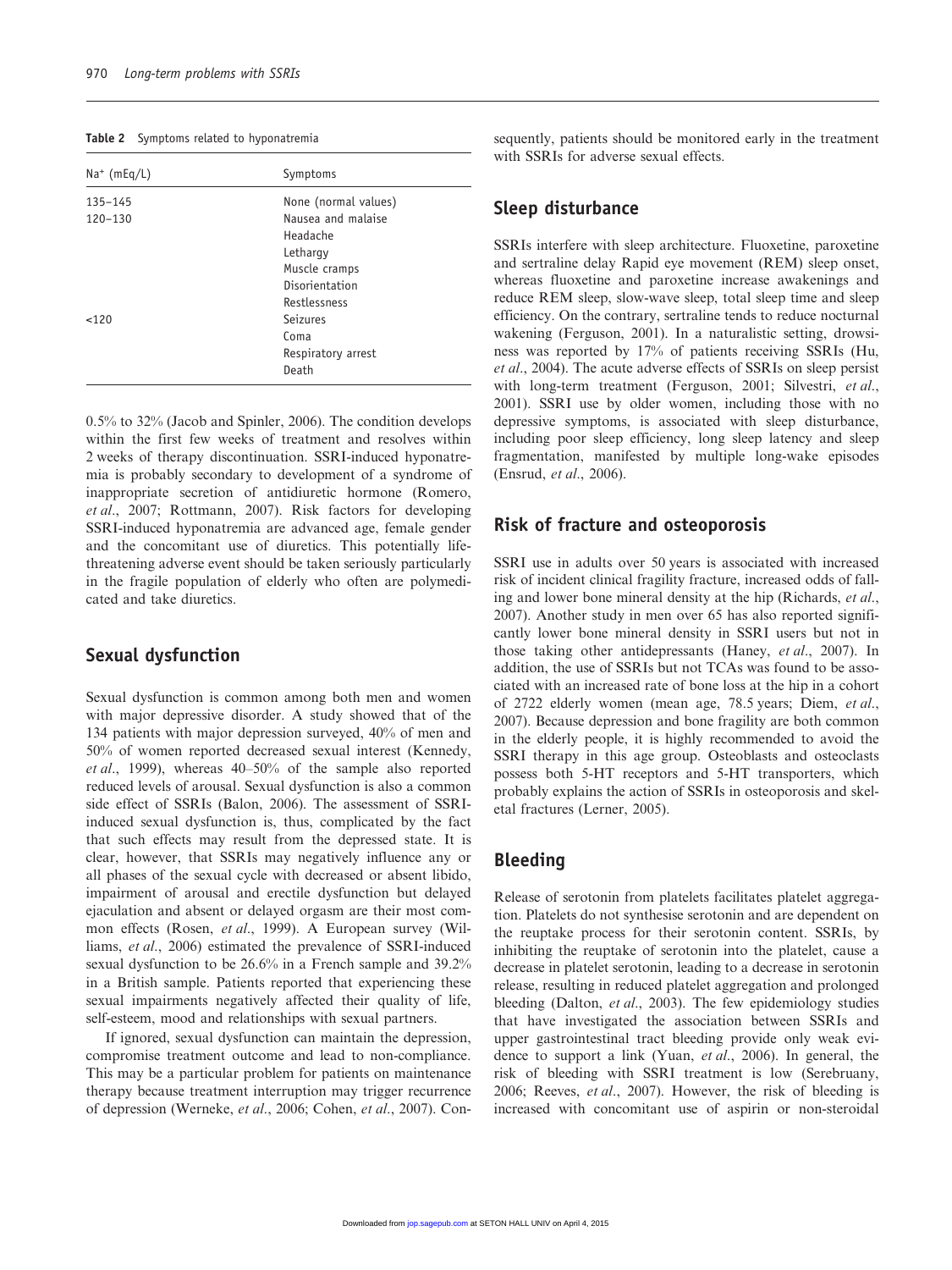anti-inflammatory drugs (NSAIDs; Yuan, et al., 2006; Turner, et al., 2007). Two studies found that the risk for an upper gastrointestinal bleed from the concurrent use of NSAIDs or lowdose aspirin with a SSRI exceeded the additive risk of the agents alone (Mort, et al., 2006). In addition, more recently a meta-analysis has shown markedly increased risk of gastrointestinal bleeding with concomitant SSRIs and NSAIDs (Loke, et al., 2007). The odds ratio for upper gastrointestinal haemorrhage (UGIH) was 2.36 for SSRIs alone, 3.16 for NSAIDs alone and 6.33 for the combination of SSRIs and NSAIDs. The estimated number-needed-to-harm was 318 patients per year with a SSRI and 82 patients per year with concomitant SSRI and NSAID use. The number-needed-to-harm was even lower for patients with other risk factors for gastrointestinal bleeding. From postmarketing reports to regulatory agencies, the median time to occurrence of UGIH was 25 weeks of SSRI treatment, with 38% of the reported cases occurring in patients younger than 60 years (Loke, et al., 2007). A multicentre retrospective analysis (Wessinger, et al., 2006) concluded that it is highly recommended to avoid the combination of SSRIs with any medication that increase bleeding risk.

### Extrapyramidal symptoms

Extrapyramidal symptoms (EPS) are rare adverse drug reactions to SSRIs. The risk of EPS appears to increase with advanced age (>65 years) and with the presence of the A1 allele of D2 dopamine receptor gene Taq1A polymorphism (Hedenmalm, et al., 2006a). The mechanism involved in SSRI-induced extrapyramidal symptoms has been suggested to be the inhibitory influence of serotonin on dopaminergic neurotransmission (Arya, 1994). This same mechanism is thought to be involved in other rare dopaminergic adverse events seen with SSRIs namely hyperprolactinemia, galactorrhea, mammary hypertrophy and gynaecomastia (Damsa, et al., 2004).

# Cardiovascular side effects

Cases of arrhythmias, prolonged QTc interval on electrocardiogram (Isbister, et al., 2004; Odar-Cederlöf, et al., 2006) and orthostatic hypotension (Pacher and Ungvari, 2001) have been reported with SSRIs in patients with no previous history of cardiovascular disorders suggesting possible exceptions to the cardiovascular safety initially reported for these compounds. Experimentally, in different mammalian animal and human cardiovascular preparations, SSRIs have been shown to elicit strong cardiovascular depressant effects by inhibiting cardiac and vascular  $Na^+$ ,  $Ca^{2+}$  and  $K^+$  channels, suggesting possible mechanisms of the clinical reports (see the review of Pacher and Kecskemeti, 2004). Although relatively rare, the existence of clinically important cardiac and vascular effects shows the need for vigilance especially when prescribing SSRIs to patients with cardiovascular disorders.

## Discontinuation effects

When SSRIs are discontinued, adverse effects such as nausea. irritability, anxiety and muscular aches can occur (Himei and Okamura, 2006). These effects can be minimised by gradually tapering the dose when discontinuing an SSRI (Martinez and Marangell, 2004). The discontinuation syndrome is most commonly associated with the use of paroxetine and is more likely to occur in patients who experienced adverse reactions in the early phase of treatment (Himei and Okamura, 2006). Persistent sexual side effects after SSRI discontinuation have been observed (Csoka and Shipko, 2006).

#### Apathy, amotivation and frontal lobe syndrome

Rare cases of apathy, lack of motivation and frontal lobe syndrome have been reported in adults, adolescents and children treated with SSRIs (Hoehn-Saric, et al., 1990, 1991; George and Trimble, 1992; Garland and Baerg, 2001). A recent case control study in elderly depressed patients also showed that apathy occurred more frequently in those receiving SSRIs than non-SSRI antidepressants (Wongpakaran, et al., 2007). A comparison of SSRIs and selective noradrenaline reuptake inhibitors in depression (Dubini, et al., 1997) concluded that although both classes were similarly active on most depressive symptoms, serotonergic drugs produce less improvement in motivation than the noradrenergic agents. This is consistent with a more widespread negative effect on motivation by SSRIs.

## Weight gain

When used for six months or less, SSRIs are not likely to cause weight gain, and opinions vary as to whether they cause weight gain when used for 1 year or longer (Deshmukh and Franco, 2003). Paroxetine may be more likely than other SSRIs to cause weight gain during both short-term and long-term treatments (Pae and Patkar, 2007). However, this adverse event induced by the SSRIs is less of a problem than that caused by other recent antidepressants such as mirtazapine (Laimer, et al., 2006) and many older antidepressants (tricyclics and monoamine oxidase inhibitors; Cassano and Fava, 2004).

# Other effects

Cases of alopecia associated with SSRIs have been reported, notably with sertraline administered for 1 year at 50 mg per day (Hedenmalm, et al., 2006b). Hair loss improved after a dose reduction to 25 mg per day (Hedenmalm, et al., 2006b). However, this adverse event is rare and appears to be more common in women. Although SSRIs do not increase road accident risk in depressed patients (Barbone, et al., 1998), a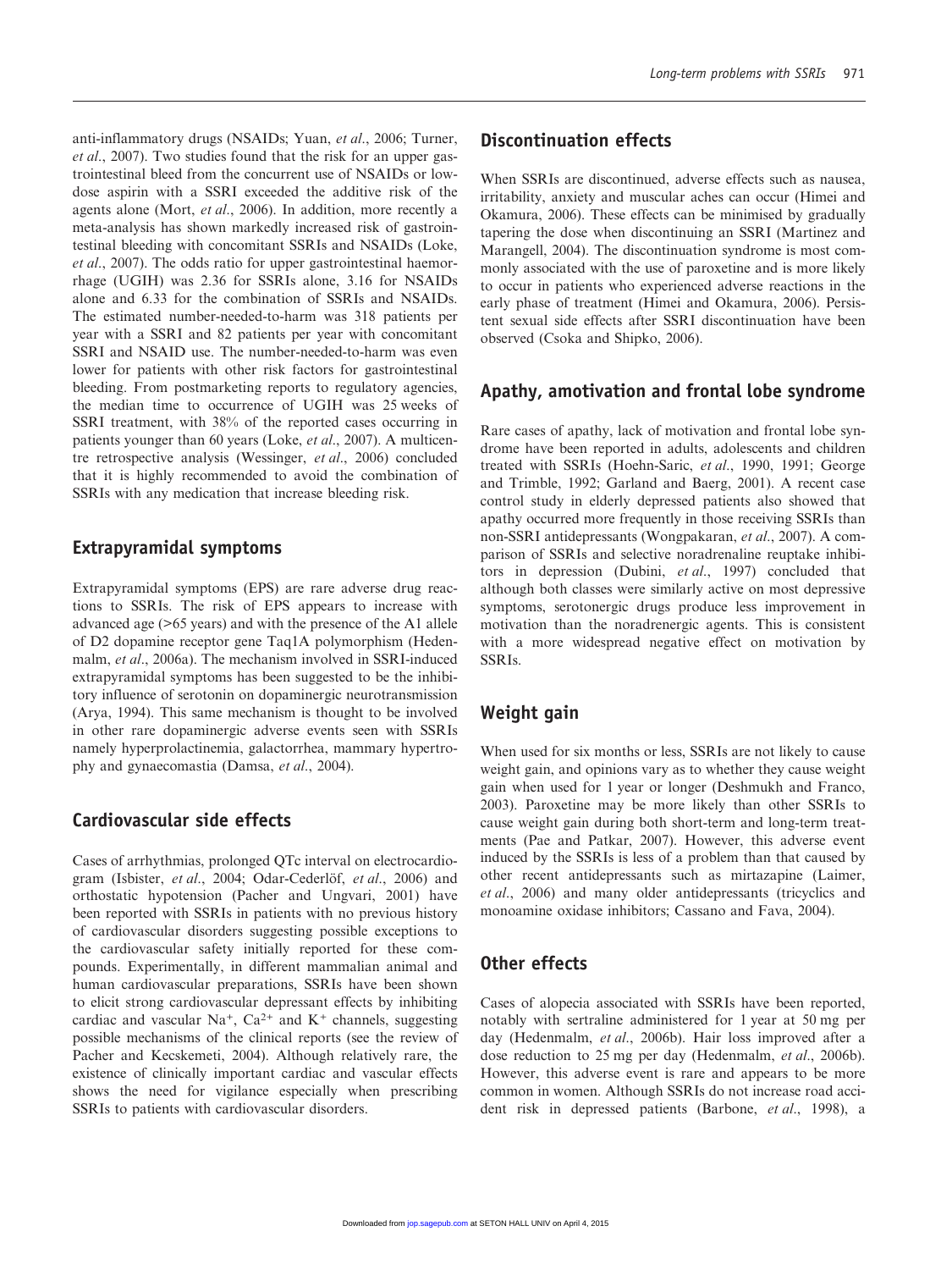controlled study assessing actual driving performance has found that depressed patients receiving long-term treatment with SSRI antidepressants showed impaired driving performance, without deficits in memory, psychomotor and attention functions (Wingen, et al., 2006). The impairment observed following the acute administration of the SSRIs persisted with time for up to a year.

#### Conclusions

SSRIs are considered as one of the first-line drugs not only in the treatment of depression but also in many other psychiatric disorders (see the reviews of Masand and Gupta, 1999; Vaswani, et al., 2003). The wide use of SSRIs may explain why so many adverse events have been detected. Currently, it is rare to have a week without the publication of an article mentioning sexual dysfunction, suicidality, pregnancy problems or other undesirable effects induced by the SSRIs. Many earlyonset side effects of the SSRIs, such as nausea, diarrhoea, headache and agitation, disappear within 2–3 weeks. Longterm treatment of depression and other psychiatric conditions is necessary, however, to consolidate the improvement obtained during the acute phase of the treatment. Long-term side effects are an important factor for patient compliance and quality of life. Adverse events that persist as long as the patient takes the medication such as many of those described in this article represent a conundrum. Many of the long-term adverse effects are not as well described as those in the drug package insert, which are based principally on short-term studies. In addition, many of the long-term problems such as sexual dysfunction, weight changes and sleep disturbance, which are the most troubling adverse events according to Ferguson (2001), can be confused with manifestations of depression making it difficult to distinguish them from residual depressive symptoms (Wingen, et al., 2006). Furthermore, some adverse events are insidious and give no reason to suspect their existence until it is sometimes too late. As long as serum sodium concentrations do not fall below a certain threshold, hyponatremia, for example, is not life threatening and its symptoms are common to many situations. Below a certain threshold, however, it can be fatal.

Therefore, it is advised that whenever a long-term SSRI treatment is undertaken, patients of all ages should be monitored carefully at initiation and during early and continuous phases of the therapy.

#### References

- ACOG Committee on Obstetric Practice (2006) ACOG committee opinion no. 354: treatment with selective serotonin reuptake inhibitors during pregnancy. Obstet Gynecol 108: 1601–1603.
- Alwan, S, Reefhuis, J, Rasmussen, SA, Olney, RS, Friedman, JM ; National Birth Defects Prevention Study (2007) Use of selective serotonin-reuptake inhibitors in pregnancy and the risk of birth defects. N Engl J Med 356: 2684–2692.
- Arya, DK (1994) Extrapyramidal symptoms with selective serotonin reuptake inhibitors. Br J Psychiatry 165: 728–733.
- Austin, MP (2006) To treat or not to treat: maternal depression, SSRI use in pregnancy and adverse neonatal effects. Psychol Med 36: 1663–1670.
- Balon, R (2006) SSRI-associated sexual dysfunction. Am J Psychiatry 163: 1504–1509.
- Bar-Oz, B, Einarson, T, Einarson, A, Boskovic, R, O'Brien, L, Malm, H, et al. (2007) Paroxetine and congenital malformations: metaanalysis and consideration of potential confounding factors. Clin Ther 29: 918–926.
- Barak, Y, Olmer, A, Aizenberg, D (2006) Antidepressants reduce the risk of suicide among elderly depressed patients. Neuropsychopharmacology 31: 178–181.
- Barbone, F, McMahon, AD, Davey, PG, Morris, AD, Reid, IC, McDevitt, DG, et al. (1998) Association of road-traffic accidents with benzodiazepine use. Lancet 352: 1331–1336.
- Berard, A, Ramos, E, Rey, E, Blais, L, St-Andre, M, Oraichi, D (2007) First trimester exposure to paroxetine and risk of cardiac malformations in infants: the importance of dosage. Birth Defects Res B Dev Reprod Toxicol 80: 18–27.
- Bridge, JA, Iyengar, S, Salary, CB, Barbe, RP, Birmaher, B, Pincus, HA, et al. (2007) Clinical response and risk for reported suicidal ideation and suicide attempts in pediatric antidepressant treatment: a meta-analysis of randomized controlled trials. J Am Med Assoc 297: 1683–1696.
- Cassano, P, Fava, M (2004) Tolerability issues during long-term treatment with antidepressants. Ann Clin Psychiatry 16: 15–25.
- Chambers, CD, Hernandez-Diaz, S, Van Marter, LJ, Werler, MM, Louik, C, Jones, KL, et al. (2006) Selective serotonin-reuptake inhibitors and risk of persistent pulmonary hypertension of the newborn. N Engl J Med 354: 2188–2190.
- Cohen, LS, Altshuler, LL, Harlow, BL, Nonacs, R, Newport, DJ, Viguera, AC, et al. (2006) Relapse of major depression during pregnancy in women who maintain or discontinue antidepressant treatment. JAMA 295: 499–507.
- Cohen, S, Kühn, KU, Bender, S, Erfurth, A, Gastpar, M, Murafi, A, et al. (2007) Sexual impairment in psychiatric inpatients: focus on depression. Pharmacopsychiatry 40: 58–63.
- Cole, JA, Ephross, SA, Cosmatos, IS, Walker, AM (2007) Paroxetine in the first trimester and the prevalence of congenital malformations. Pharmacoepidemiol Drug Saf 16: 1075–1085.
- Csoka, AB, Shipko, S (2006) Persistent sexual side effects after SSRI discontinuation. Psychother Psychosom 75: 187–188.
- Dalton, SO, Johansen, C, Mellemkjaer, L, Nørgård, B, Sørensen, HT, Olsen, JH (2003) Use of selective serotonin reuptake inhibitors and risk of upper gastrointestinal tract bleeding: a population-based cohort study. Arch Intern Med 163: 59–64.
- Damsa, C, Bumb, A, Bianchi-Demicheli, F, Vidailhet, P, Sterck, R, Andreoli, A, et al. (2004) "Dopamine-dependent" side effects of selective serotonin reuptake inhibitors: a clinical review. J Clin Psychiatry 65: 1064–1068.
- Davis, RL, Rubanowice, D, McPhillips, H, Raebel, MA, Andrade, SE, Smith, D, et al. for the HMO Research Network Center for Education, Research in Therapeutics (2007) Risks of congenital malformations and perinatal events among infants exposed to antidepressant medications during pregnancy. Pharmacoepidemiol Drug Saf 16: 1086–1094.
- Deshmukh, R, Franco, K (2003) Managing weight gain as a side effect of antidepressant therapy. Cleve Clin J Med 70: 614, 616, 618, passim.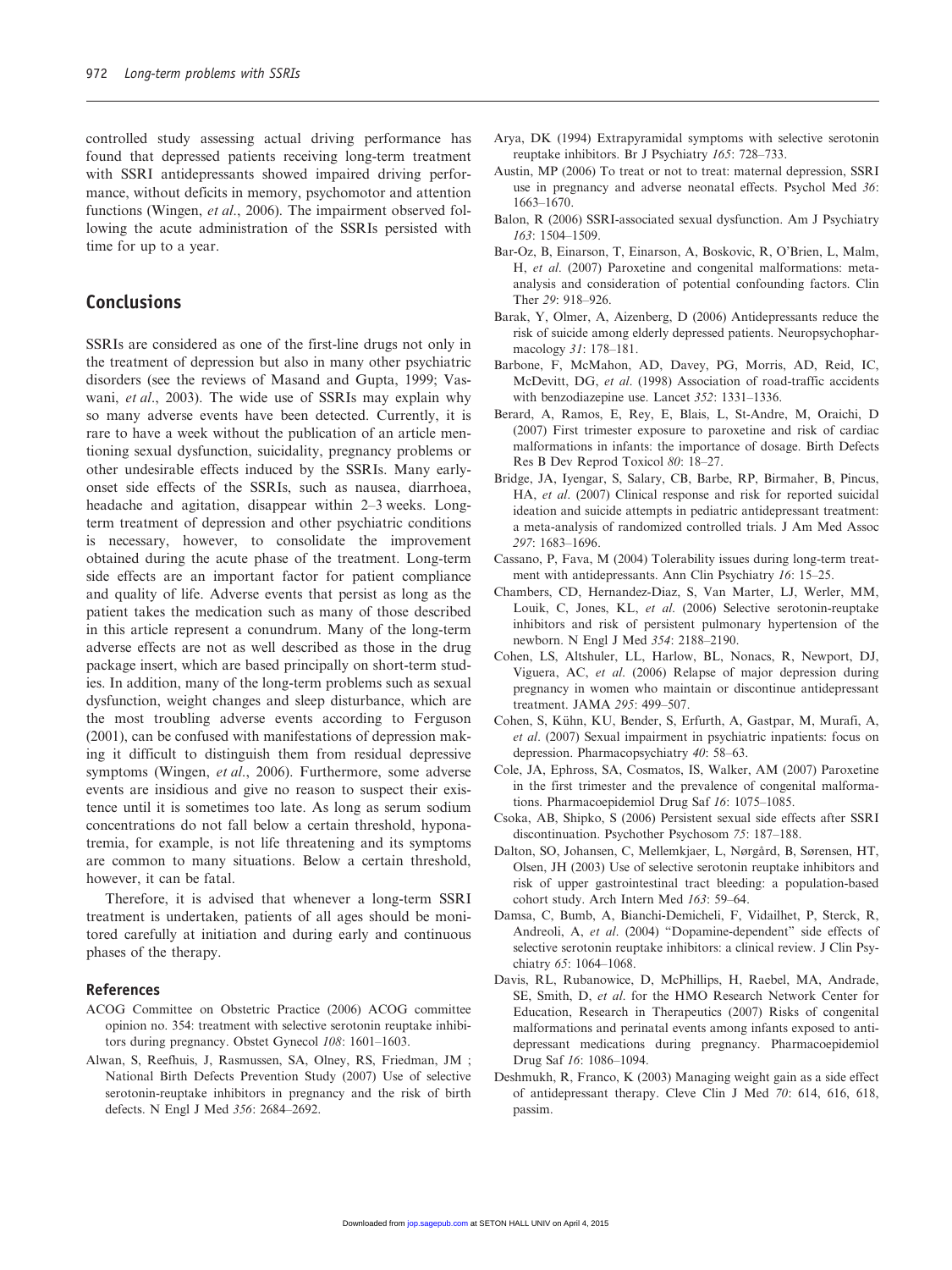- Diem, SJ, Blackwell, TL, Stone, KL, Yaffe, K, Haney, EM, Bliziotes, MM, et al. (2007) Use of antidepressants and rates of hip bone loss in older women: the study of osteoporotic fractures. Arch Intern Med 167: 1240–1245.
- Donnelly, A, Paton, C (2007) Safety of selective serotonin reuptake inhibitors in pregnancy. Psychiatric Bulletin 31: 183–186.
- Dubini, A, Bosc, M, Polin, V (1997) Do noradrenaline and serotonin differentially affect social motivation and behaviour. Eur Neuropsychopharmacol 7 (Suppl. 1): S49–S55.
- Ensrud, KE, Blackwell, TL, Ancoli-Israel, S, Redline, S, Yaffe, K, Diem, S, et al. (2006) Use of selective serotonin reuptake inhibitors and sleep disturbances in community-dwelling older women. J Am Geriatr Soc 54: 1508–1515.
- Ferguson, JM (2001) SSRI antidepressant medications: adverse effects and tolerability. Prim Care Companion J Clin Psychiatry 3: 22–27.
- Garland, EJ, Baerg, EA (2001) Amotivational syndrome associated with selective serotonin reuptake inhibitors in children and adolescents. J Child Adolesc Psychopharmacol 11: 181–186.
- George, MS, Trimble, MR (1992) A fluvoxamine-induced frontal lobe syndrome in a patient with comorbid Gilles de la Tourette's syndrome and obsessive-compulsive disorder. J Clin Psychiatry 53: 379–380.
- Gibbons, RD, Brown, CH, Hur, K, Marcus, SM, Bhaumik, DK, Mann, JJ (2007) Relationship between antidepressants and suicide attempts: an analysis of the veterans health administration data sets. Am J Psychiatry 164: 1044–1049.
- Guay, D (2000) Hyponatremia associated with selective serotonin reuptake inhibitors: clinical review. Consult Pharm 15: 160–177.
- Gumnick, JF, Nemeroff, CB (2000) Problems with currently available antidepressants. J Clin Psychiatry 61 (Suppl. 10): 5–15.
- Hammad, TA, Laughren, T, Racoosin, J (2006) Suicidality in pediatric patients treated with antidepressant drugs. Arch Gen Psychiatry 63: 332–339.
- Haney, EM, Chan, BK, Diem, SJ, Ensrud, KE, Cauley, JA, Barrett-Connor, E, et al. ; for the Osteoporotic Fractures in Men Study Group (2007) Association of low bone mineral density with selective serotonin reuptake inhibitor use by older men. Arch Intern Med 167: 1246–1251.
- Hawthorne, ME, Lacey, JH (1992) Severe disturbance occurring during treatment for depression of a bulimic patient with fluoxetine. J Affect Disord 26: 205–207.
- Hedenmalm, K, Güzey, C, Dahl, ML, Yue, QY, Spigset, O (2006a) Risk factors for extrapyramidal symptoms during treatment with selective serotonin reuptake inhibitors, including cytochrome P-450 enzyme, and serotonin and dopamine transporter and receptor polymorphisms. J Clin Psychopharmacol 26: 192–197.
- Hedenmalm, K, Sundström, A, Spigset, O (2006b) Alopecia associated with treatment with selective serotonin reuptake inhibitors (SSRIs). Pharmacoepidemiol Drug Saf 15: 719–725.
- Himei, A, Okamura, T (2006) Discontinuation syndrome associated with paroxetine in depressed patients: a retrospective analysis of factors involved in the occurrence of the syndrome. CNS Drugs 20: 665–672.
- Hoehn-Saric, R, Harris, CJ, Pearlson, GD, Cox, CS, Machlin, SR, Camargo, EE (1991) A fluoxetine-induced frontal lobe syndrome in an obsessive-compulsive patient. J Clin Psychiatry 52: 131–133.
- Hoehn-Saric, R, Lipsey, JR, McLeod, DD (1990) Apathy and indifference in patients on fluvoxamine and fluoxetine. J Clin Psychopharmacol 10: 343–345.
- Hu, XH, Bull, SA, Hunkeler, EM, Ming, E, Lee, JY, Fireman, B, et al. (2004) Incidence and duration of side effects and those rated as

bothersome with selective serotonin reuptake inhibitor treatment for depression: patient report versus physician estimate. J Clin Psychiatry 65: 959–965.

- Isbister, GK, Bowe, SJ, Dawson, A, Whyte, IM (2004) Relative toxicity of selective serotonin reuptake inhibitors (SSRIs) in overdose. J Toxicol Clin Toxicol 42: 277–285.
- Jacob, S, Spinler, SA (2006) Hyponatremia associated with selective serotonin-reuptake inhibitors in older adults. Ann Pharmacother 40: 1618–1622.
- Juurlink, DN, Mamdani, MM, Kopp, A, Redelmeier, DA (2006) The risk of suicide with selective serotonin reuptake inhibitors in the elderly. Am J Psychiatry 163: 813–821.
- Kelsey, JE (2001) Mood disorders. In: Rakel, RE, Bope, ET (eds), Conn's Current Therapy. Philadelphia: WB Saunders Company, pp. 1147–1154.
- Kennedy, SH, Dickens, SE, Eisfeld, BS, Bagby, RM (1999) Sexual dysfunction before antidepressant therapy in major depression. J Affect Disord 56: 201–208.
- Laimer, M, Kramer-Reinstadler, K, Rauchenzauner, M, Lechner-Schoner, T, Strauss, R, Engl, J, et al. (2006) Effect of mirtazapine treatment on body composition and metabolism. J Clin Psychiatry  $67:421-424$
- Laine, K, Heikkinen, T, Ekblad, U, Kero, P (2003) Effects of exposure to selective serotonin reuptake inhibitors during pregnancy on serotonergic symptoms in newborns and cord blood monoamine and prolactin concentrations. Arch Gen Psychiatry 60: 720–726.
- Lattimore, KA, Donn, SM, Kaciroti, N, Kemper, AR, Neal, CR, Vazquez, DM (2005) Selective serotonin reuptake inhibitor (SSRI) use during pregnancy and effects on the fetus and newborn: a metaanalysis. J Perinatol 25: 595–604.
- Lerner, UH (2005) Serotoin reuptake inhibitors may increase the risk of osteoporosis. Lakartidningen 102: 2746–2749(in Swedish).
- Lieberman, JA (2003) History of the use of antidepressants in primary care. Prim Care Companion J Clin Psychiatry 5 (Suppl. 7): 6–10.
- Lineberry, TW, Bostwick, JM, Beebe, TJ, Decker, PA (2007) Impact of the FDA black box warning on physician antidepressant prescribing and practice patterns: opening Pandora's suicide box. Mayo Clin Proc 82: 518–520.
- Loke, YK, Trivedi, AN, Singh, S (2008) Meta-analysis: gastrointestinal bleeding due to interaction between selective serotonin uptake inhibitors and non-steroidal anti-inflammatory drugs. Aliment Pharmacol Ther 27: 31–40.
- Louik, C, Lin, AE, Werler, MM, Hernández-Díaz, S, Mitchell, AA (2007) First-trimester use of selective serotonin-reuptake inhibitors and the risk of birth defects. N Engl J Med 356: 2675–2683.
- Mamdani, MM, Parikh, SV, Austin, PC, Upshur, RE (2000) Use of antidepressants among elderly subjects: trends and contributing factors. Am J Psychiatry 157: 360–367.
- Martinez, JM, Marangell, LB (2004) Mood disorders. In: Rakel, RE, Bope, ET (eds), Conn's current therapy. Philadelphia: WB Saunders Company, pp. 1161–1169.
- Masand, PS, Gupta, S (1999) Selective serotonin-reuptake inhibitors: an update. Harv Rev Psychiatry 7: 69–84.
- Mort, JR, Aparasu, RR, Baer, RK (2006) Interaction between selective serotonin reuptake inhibitors and nonsteroidal antiinflammatory drugs: review of the literature. Pharmacotherapy 26: 1307– 1313.
- Mourilhe, P, Stokes, PE (1998) Risks and benefits of selective serotonin reuptake inhibitors in the treatment of depression. Drug Saf 18: 57–82.